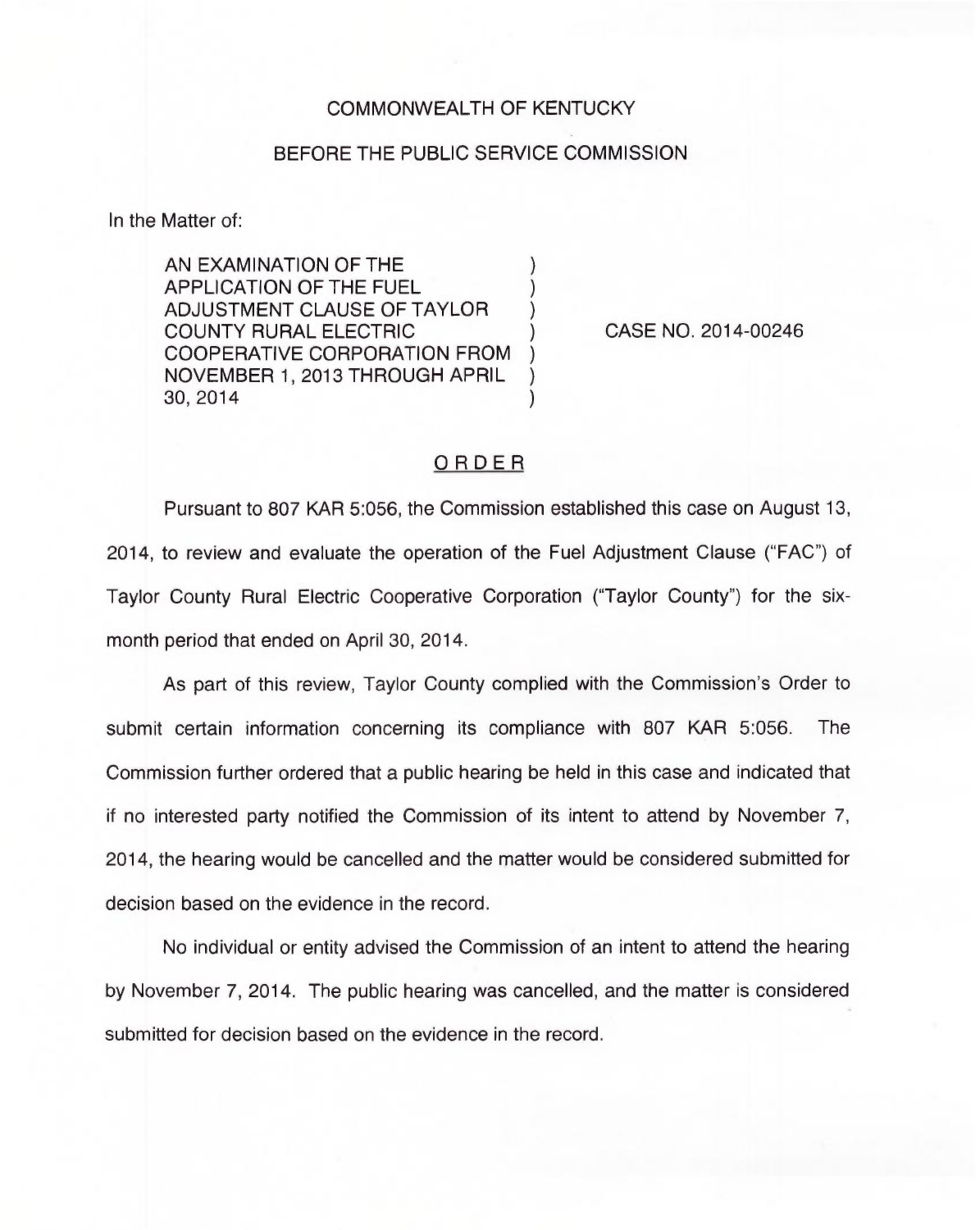The Commission, having considered the evidence in the record and being otherwise sufficiently advised, finds no evidence that Taylor County has improperly calculated or applied its FAC charge.

IT IS THEREFORE ORDERED that the charges and credits applied by Taylor County through the FAC for the period November 1, 2013, through April 30, 2014, are approved.

> By the Commission ENTERED JAN 3 0 2015 KENTUCKY PUBLIC SERVICE COMMISSION

ATTES Executive Director

Case No. 2014-00246